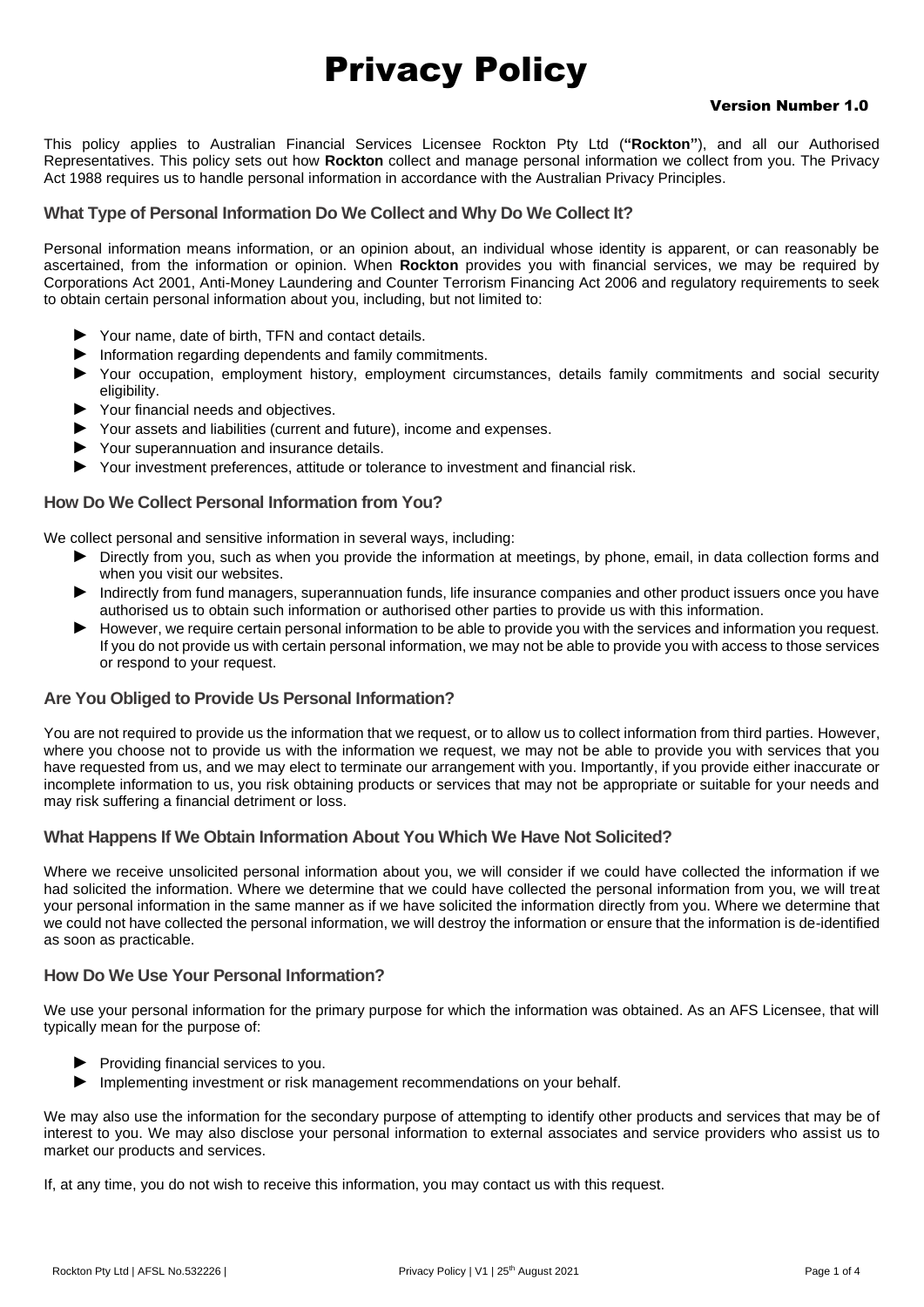# **When We Disclose Your Personal Information?**

We may disclose your personal information to the organisations described below.

- ► Our Authorised Representatives.
- ► The product issuers of products and services that you have elected to acquire, vary or dispose of using our assistance.
- ► Our external service providers.
- ► Your professional advisers as authorised by you.
- ► Our regulators.

For example, information may be disclosed to the following parties:

- ► Product issuers for the purpose of giving effect to the recommendations made by us, and other organisations who support the products and services we offer.
- ► Other parties involved in the administration of your financial products or insurance cover (e.g., custodians, credit reporting bodies, actuaries, call centres, mail houses, product registries, any persons who propose to guarantee (or have guaranteed) repayment of any credit provided to you, claims assessors etc).
- ► Other professional advisers, including your solicitor or accountant as authorised by you.
- ► Our external service providers (e.g., IT providers, professional advisers, and contractors).
- ► Government and regulatory authorities and other organisations, as required or authorised by law.
- ► Any person considering acquiring, or acquiring, an interest in our business.

#### **Government Related Identifiers**

Although in certain circumstances we are required to collect government identifiers such as your tax file number, Medicare number or pension card number, we do not use or disclose this information other than when required, authorised by law or unless you have voluntarily consented to disclose this information to any third party.

#### **Access to Your Personal Information**

You may request access to the personal information we hold about you by contacting us at rockton.compliance@centrewest.com.au (no spam please) or writing to us at **PO Box 636 Balcatta WA 6914** with your request stating your advisers name and the information you require. We will respond within a reasonable period after the request is made. Where we provide you access to such information, we may charge a reasonable fee to cover our costs. We will disclose the amount of such costs to you prior to providing you with the information.

#### **Dealing with Us Anonymously**

You can deal with us anonymously, or using a pseudonym, where it is lawful and practicable to do so. For example, if you telephone **Rockton** requesting our postal address.

# **Accuracy & Correction**

To enable us to keep our records properly, please notify us if you believe that any information, we hold about you is inaccurate, incomplete, or out of date and we will take reasonable steps, in the circumstances, to ensure that it is corrected. You can notify us by sending us an e-mail: rockton.compliance@centrewest.com.au (no spam please) or writing to us at **PO Box 636 Balcatta WA 6914.**

#### **Our website**

When you visit our website, we may collect certain information such as browser type, operating system, website visited immediately before coming to our site, etc. This information is used in an aggregated manner to analyse how people use our website and to improve our website.

#### **Cookies**

We use cookies on our website. Cookies are small data files that are downloaded from our website and stored on your computer when you visit our website. Cookies are used to allow us to see which pages and what information is of most interest to visitors to our website, which in turn enables us to improve our offerings to our customers. Your computer's web browser will allow you to configure your computer to refuse to accept cookies. You can also delete cookies from your computer's hard drive at any time. However, please note that doing so may negatively impact your experience on our website.

# **Third Party Sites**

Our website has links to other websites that are not owned or controlled by us. We are not responsible for these sites or the consequences of you going on to those sites, except as required by law. Use of link to third party websites is entirely at your own risk.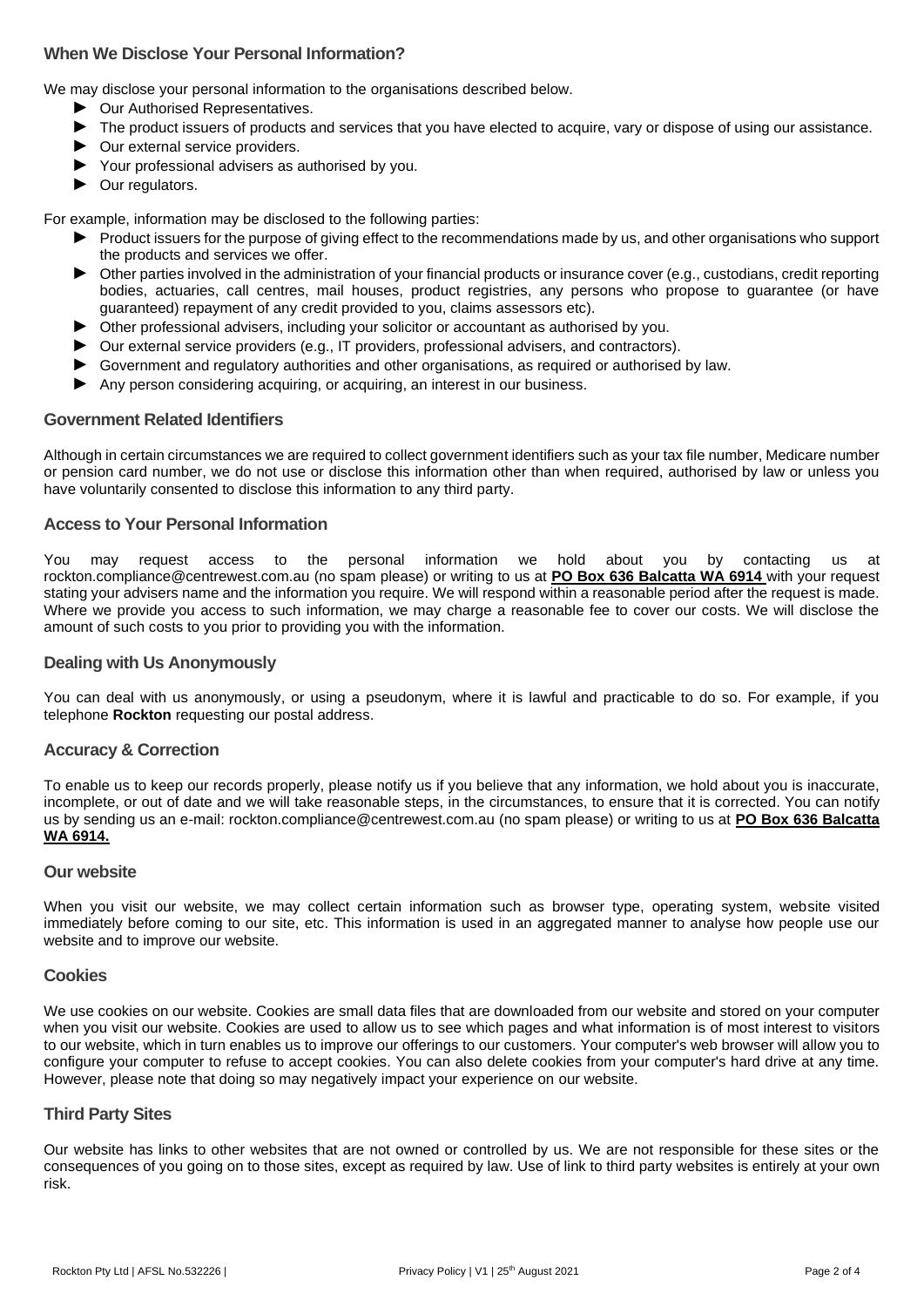#### **Our Security Procedures**

**Rockton** takes your privacy and the privacy of its associated entities and their clients very seriously. We will take reasonable steps in the circumstances to protect any personal information you provide to us from misuse, interference or loss and unauthorised access, modification, and disclosure. We will also de-identify and destroy the personal information we hold about you once our legal obligations cease. Our security procedures are reviewed from time to time, and we update them when relevant.

However, please be aware that the transmission of data over the Internet is never guaranteed to be completely secure. It is possible that third parties not under the control of **Rockton** may be able to access or intercept transmissions or private communications without **Rockton**' permission or knowledge. **Rockton** takes all reasonable steps, in the circumstances, to protect your personal information. However, we cannot ensure or warrant the security of any information you transmit to us. Such transmissions are done at your own risk.

## **Data Breach Notification**

Under the Privacy Amendment (Notifiable Data Breaches) Act 2017 (Cth), **Rockton** is required to give notice to the Australian Information Commissioner (**OAIC**) and affected individuals of an "eligible data breach". This means that if we hold personal information about you, and there is unauthorised access to or disclosure of your personal information, and if you, as the "affected individual" would be likely to suffer serious harm from this access or disclosure, we must notify both you and the OAIC.

"Serious harm" could include identity theft, threats to physical safety, economic and financial harm, harm to reputation, embarrassment, discrimination, or harassment. The test is whether a "reasonable person" would expect you to suffer serious harm.

If you are likely to suffer serious harm from a data breach, we will notify you of:

- ► the nature of the eligible data breach (i.e., how the information was accessed or disclosed).
- ► the type of information that was accessed or disclosed.
- ► the steps that we have taken to control or reduce the harm, and those that we plan to take.
- ► any assistance we can offer you, such as arranging for credit monitoring.
- ► anything that we can suggest you can do to assist yourself or mitigate the harm.
- ► whether the breach has also been notified to the OAIC.
- ► how you can contact us for information or to complain; and
- ► how to make a complaint with the OAIC.

We will notify you using the same method that we usually use to communicate with you. If it is not practicable for us to notify you personally, we will email the notification.

There are some circumstances in which we do not have to notify you of a data breach. These include:

- ► where we have taken remedial action before any serious harm has been caused by the breach.
- ► if you have been notified of a breach by another entity.
- ► if notification would be inconsistent with Commonwealth secrecy laws; or
- ► where the Commissioner declares that notification does not have to be given.

Depending on the nature of the breach and the harm, we will also consider informing other third parties such as the police or other regulators or professional bodies.

#### **Identifiers**

We will not adopt as our own, any government identifiers you may provide to us such as TFNs etc.

#### **Changes to our Privacy Policy**

This information relates to our current Privacy Policy. From time to time, we may vary this policy for any reason. We will email any changes to you. By continuing to provide us with your information, you confirm your acceptance of these changes.

# **Complaints Resolution**

**Rockton** is committed to providing a fair and responsible system for the handling of complaints from parties whose personal information we hold. If you have any concerns regarding the way, we have handled your privacy, please send us an e-mail at rockton.compliance or write to us at **PO Box 636 Balcatta WA 6914**. We will address any concerns you have through our complaints handling process and we will inform you of the outcome of your complaint within a reasonable timeframe. However, if after receiving our response, you still consider that your privacy complaint has not been resolved, you may refer your concerns to the Office of the Australian Information Commissioner at **[www.oaic.gov.au](https://www.oaic.gov.au/)**

#### **Issued by: Rockton Pty Ltd**